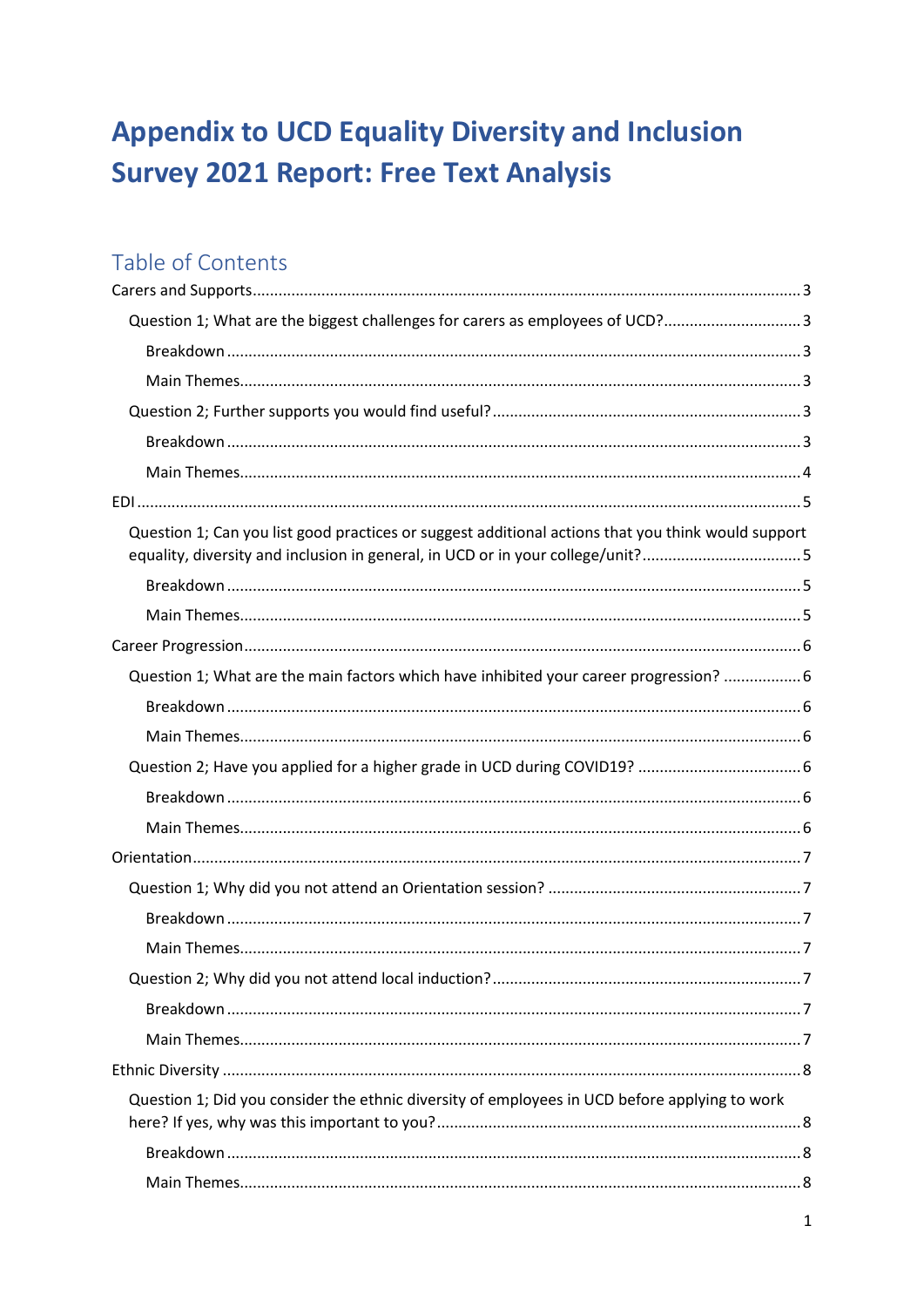| Question 2; How do you think UCD could attract more people from ethnic minority backgrounds                                                                                                    |  |
|------------------------------------------------------------------------------------------------------------------------------------------------------------------------------------------------|--|
|                                                                                                                                                                                                |  |
|                                                                                                                                                                                                |  |
|                                                                                                                                                                                                |  |
| Question 3; How best can UCD support and retain people from ethnic minorities in UCD? 9                                                                                                        |  |
|                                                                                                                                                                                                |  |
|                                                                                                                                                                                                |  |
|                                                                                                                                                                                                |  |
| Question 1; Would you feel comfortable in reporting instances where you feel you personally have<br>been treated unfavourably under one or more of the UCD equality grounds? If no, why not?10 |  |
|                                                                                                                                                                                                |  |
|                                                                                                                                                                                                |  |
| Question 2; Would you feel comfortable in reporting instances where you have witnessed other<br>people treated unfavourably under one or more of the UCD equality grounds? If no, why not?10   |  |
|                                                                                                                                                                                                |  |
|                                                                                                                                                                                                |  |
| Question 3; What do you believe are the key elements to implementing the new policies and                                                                                                      |  |
|                                                                                                                                                                                                |  |
|                                                                                                                                                                                                |  |
|                                                                                                                                                                                                |  |
|                                                                                                                                                                                                |  |
| Question 1; Are there any additional comments, suggestion, questions, or concerns you would like                                                                                               |  |
|                                                                                                                                                                                                |  |
|                                                                                                                                                                                                |  |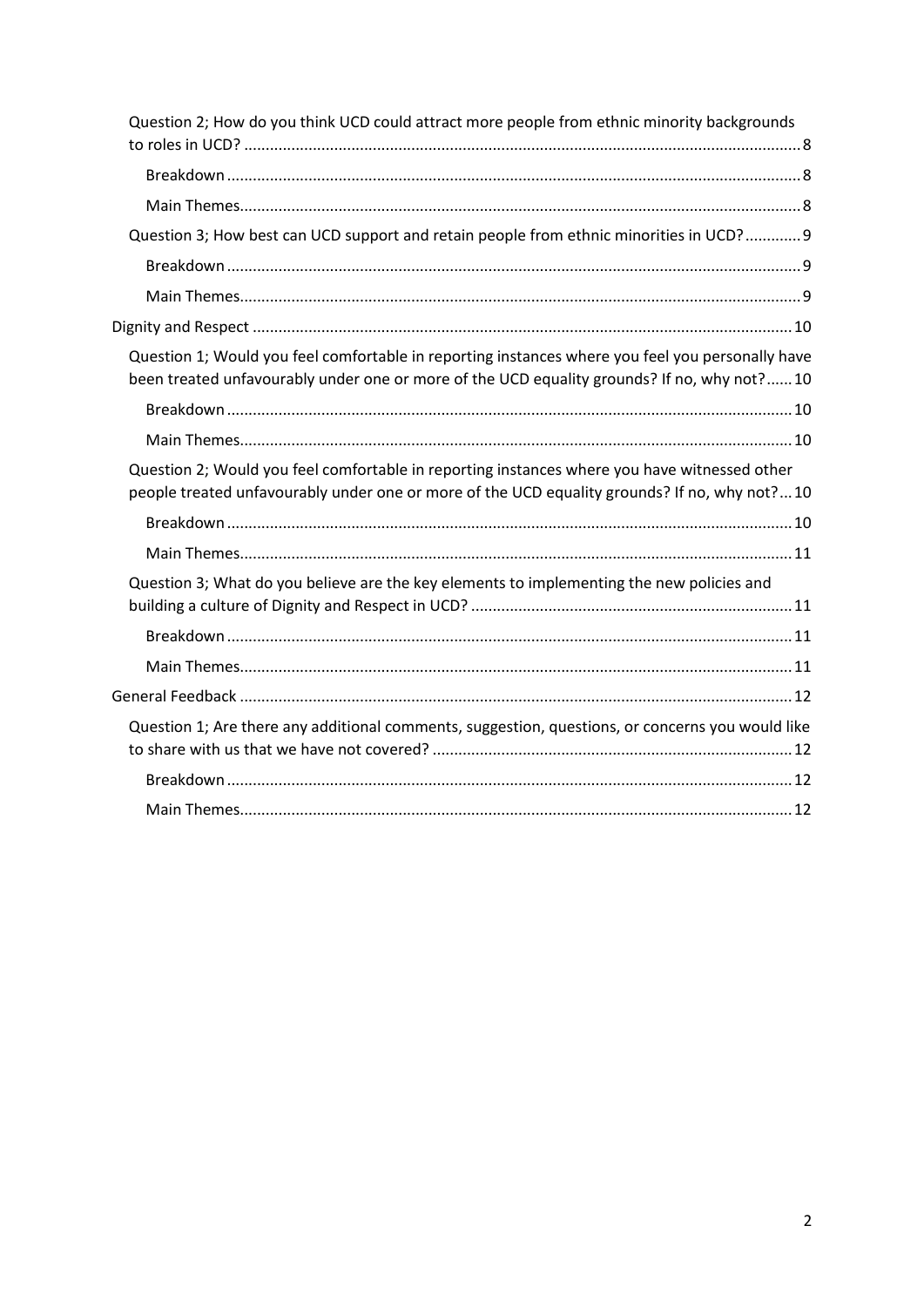## <span id="page-2-0"></span>Carers and Supports

## <span id="page-2-1"></span>Question 1; What are the biggest challenges for carers as employees of UCD?

### <span id="page-2-2"></span>Breakdown

| Question               | What are the biggest challenges for carers<br>as employees of UCD? |
|------------------------|--------------------------------------------------------------------|
| Number of respondents* | 309                                                                |
|                        |                                                                    |
| Gender                 | 231 female                                                         |
|                        | 1 gender non binary                                                |
|                        | 66 male                                                            |
|                        | 8 prefer not to say                                                |
|                        | 3 blank                                                            |
| <b>Staff Type</b>      | 126 Faculty                                                        |
|                        | 25 funded research contracts                                       |
|                        | 139 staff                                                          |
|                        | 12 technical                                                       |
|                        | 7 blank                                                            |

### <span id="page-2-3"></span>Main Themes

- Lack of work life balance
	- specific to faculty, the expectation of international travel, research output
- Lack of childcare on campus
	- Lack of clarity on the process of how places are granted, multi-year waiting list
	- Staff have difficulty securing places, more space urgently required
	- High cost of childcare in general
- More flexibility and clarity required around working from home especially post COVID
	- current policy can vary depending on the line manager and department, multiple staff report using annual leave for caring responsibilities
	- Need more flexibility
- Lack of consideration for those with caring responsibilities who are *not* parents, e.g. grandparents providing childcare, people caring for elderly or disabled relatives

## <span id="page-2-4"></span>Question 2; Further supports you would find useful?

### <span id="page-2-5"></span>Breakdown

| Questions              | Further supports you would find useful? |
|------------------------|-----------------------------------------|
| Number of respondents* | 96                                      |
| Gender                 | 71 Female                               |
|                        | 1 Gender non binary                     |
|                        | 23 male                                 |
|                        | 1 Blank                                 |
| <b>Staff Type</b>      | 30 Faculty                              |
|                        | 5 Funded research Contracts             |
|                        | 56 Staff                                |
|                        | 3 Technical                             |
|                        | 2 Blank                                 |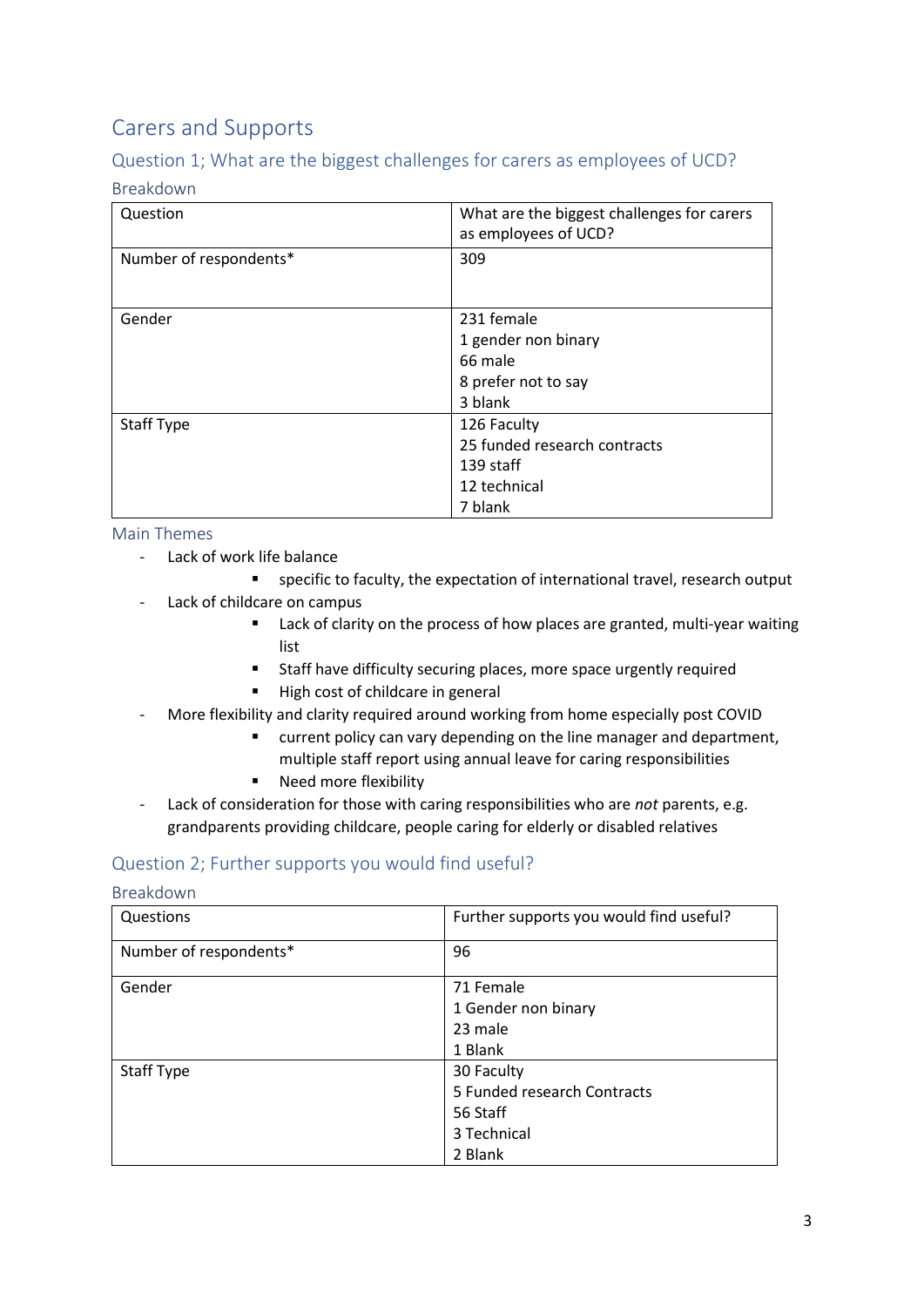- <span id="page-3-0"></span>- More training required on supporting staff with a disability for line managers, HR
	- More support for mental health and invisible disabilities required
	- More information on the supports available and how to access them
	- More flexibility on flexible working/ working from home at short notice
- Some lecture rooms/ buildings inaccessible to mobility impaired staff
	- e.g. in the Neumann building, some lecture halls are inaccessible to staff and some offices are inaccessible to students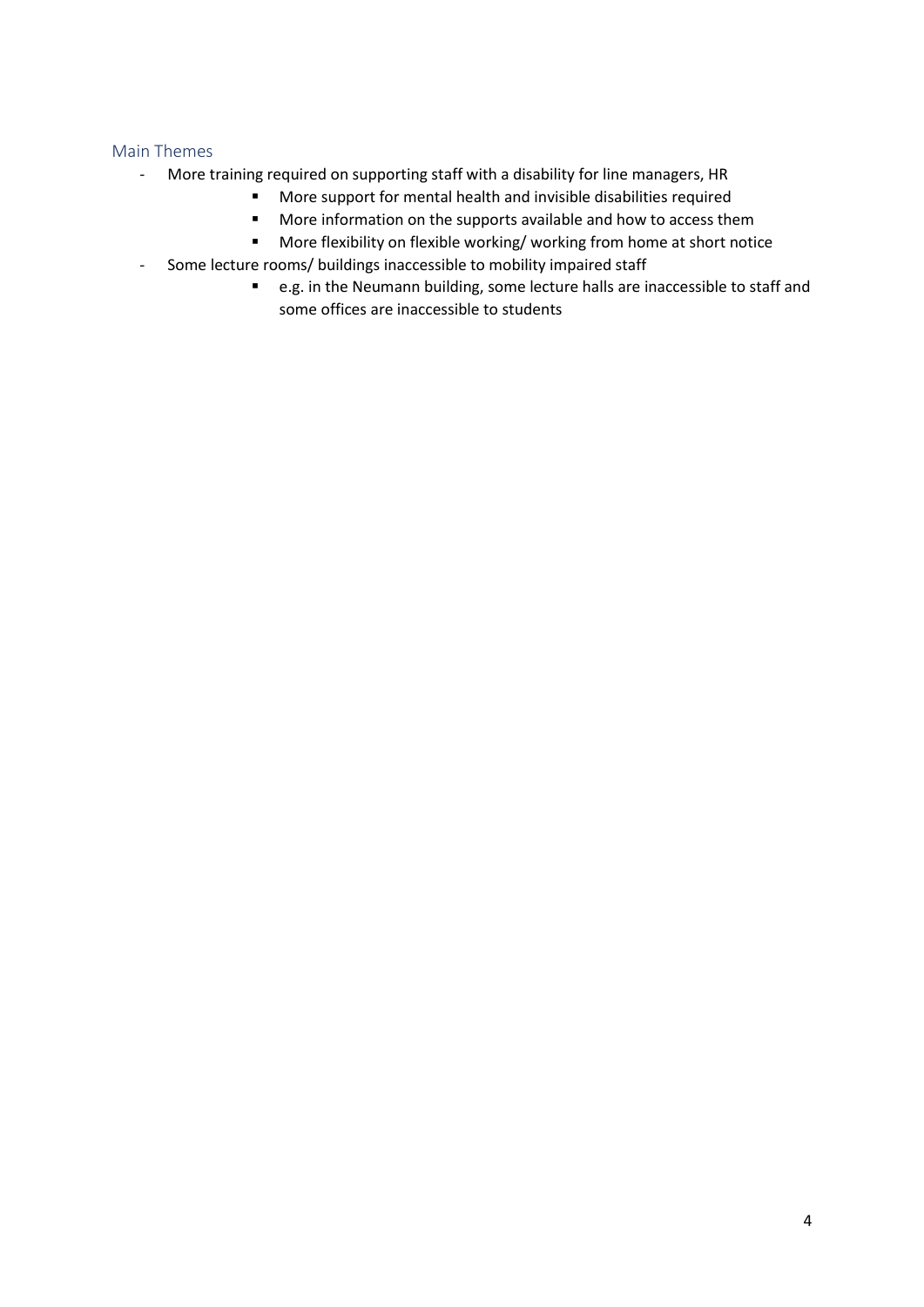## <span id="page-4-0"></span>EDI

<span id="page-4-1"></span>Question 1; Can you list good practices or suggest additional actions that you think would support equality, diversity and inclusion in general, in UCD or in your college/unit?

| Question               | Can you list good practices or suggest<br>additional actions that you think would<br>support equality, diversity and inclusion in<br>general, in UCD or in your college/unit? |
|------------------------|-------------------------------------------------------------------------------------------------------------------------------------------------------------------------------|
| Number of respondents* | 378                                                                                                                                                                           |
| Gender                 | 248 Female<br>3 Gender nonbinary<br>105 Male<br>15 prefer not to say<br>3 self-declare<br>4 blank                                                                             |
| <b>Staff Type</b>      | 147 Faculty<br>41 funded research contracts<br>159 staff<br>17 technical<br>14 blank                                                                                          |

### <span id="page-4-2"></span>Breakdown

- <span id="page-4-3"></span>- Needs to be more racial diversity in every department at each level
	- More support for students from racial minorities, e.g. stipends, fee waivers, etc
- Disparity between faculty and professional services staff
	- Athena swan initiative aimed at faculty, needs to be more inclusive of professional staff
	- More support and respect for professional staff
- Disparity in academic employment, lack of security for junior staff and students
	- Lack of job security for junior staff means they are afraid to speak out
- More support required for minorities in senior roles
	- More diversity required at UMT level and at senior management generally
- EDI initiatives introduced at an institutional level do not filter down to smaller departments
	- More training required for line managers and HR
	- Equality audits should be completed after departmental meetings
- Transparency and enforcement of EDI policies
	- Individual departments need to be held accountable
	- Need to have a designated staff member outside of the department/ chain of command that people can speak to if they are being discriminated against/ bullied
	- Members of staff accused of sexual misconduct/ harassment not being held to account
	- Multiple staff report they feel the way EDI is handled at the university is a "box ticking exercise"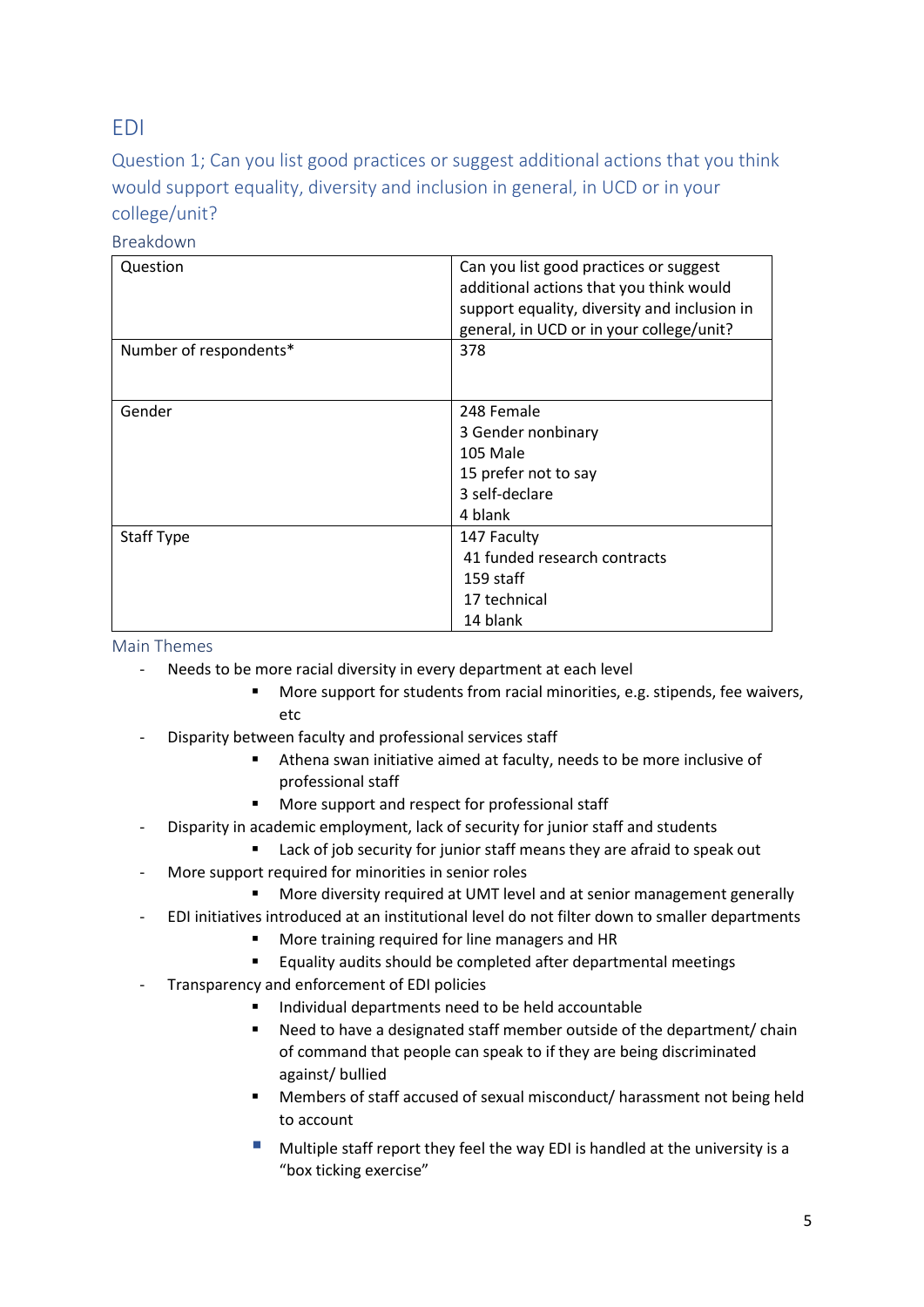## <span id="page-5-0"></span>Career Progression

## <span id="page-5-1"></span>Question 1; What are the main factors which have inhibited your career progression?

### <span id="page-5-2"></span>Breakdown

| Questions              | What are the main factors which have<br>inhibited your career progression? |
|------------------------|----------------------------------------------------------------------------|
| Number of respondents* | 77                                                                         |
| Gender                 | 66 female<br>1 self declare<br>8 male<br>2 prefer not to say               |
| <b>Staff Type</b>      | 77 staff                                                                   |

#### <span id="page-5-3"></span>Main Themes

- Bias against candidates who are not Irish/ European
- Lack of support
	- Lack of support for Invisible disabilities, neurodiversity
	- Lack of support from management, no training/ career guidance
- Lack of opportunities
	- Strict rules around being eligible for promotion, can be offputting
- Nepotism
- Roles that are advertised as open are often already earmarked for someone
- Progression seems to be closely linked to "who you know"

### <span id="page-5-4"></span>Question 2; Have you applied for a higher grade in UCD during COVID19?

#### <span id="page-5-5"></span>Breakdown

| Questions              | Have you applied for a higher grade in UCD<br>during COVID19? |
|------------------------|---------------------------------------------------------------|
| Number of respondents* | 41                                                            |
| Gender                 | 32 female<br>7 male<br>2 prefer not to say                    |
| Staff Type             | 41 staff                                                      |

- <span id="page-5-6"></span>- Current workload too much to consider promotion
- Lack of part-time/ job sharing options available
- Not eligible
	- On a short term contract
	- Recently joined the University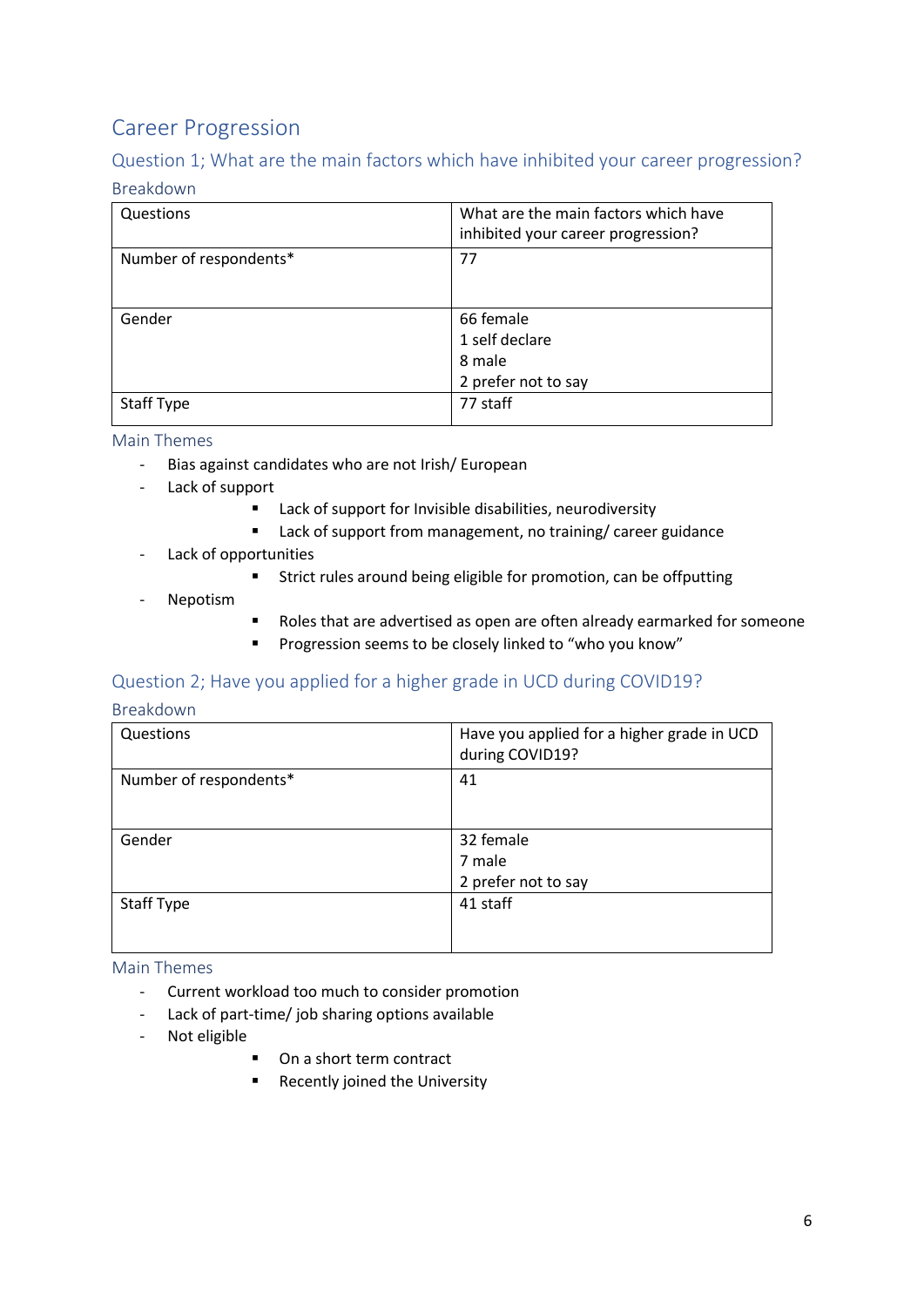## <span id="page-6-0"></span>Orientation

## <span id="page-6-1"></span>Question 1; Why did you not attend an Orientation session?

### <span id="page-6-2"></span>Breakdown

| Questions              | Why did you not attend an Orientation<br>session? |
|------------------------|---------------------------------------------------|
| Number of respondents* | 157                                               |
| Gender                 | 91 female                                         |
|                        | 1 self-declare                                    |
|                        | 55 male                                           |
|                        | 9 prefer not to say                               |
|                        | 1 blank                                           |
| <b>Staff Type</b>      | 70 Faculty                                        |
|                        | 9 funded research contracts                       |
|                        | 64 staff                                          |
|                        | 10 technical                                      |
|                        | 4 blank                                           |

## <span id="page-6-3"></span>Main Themes

- Not available when the staff member joined
- Was moving to another role within the university, did not need orientation

## <span id="page-6-4"></span>Question 2; Why did you not attend local induction?

### <span id="page-6-5"></span>Breakdown

| Questions              | Why did you not attend local induction? |
|------------------------|-----------------------------------------|
| Number of respondents* | 332                                     |
|                        |                                         |
| Gender                 | 219 female                              |
|                        | 1 gender non binary                     |
|                        | 98 male                                 |
|                        | 13 prefer not to say                    |
|                        | 1 self-declare                          |
| <b>Staff Type</b>      | 155 Faculty                             |
|                        | 41 funded research contracts            |
|                        | 115 staff                               |
|                        | 15 technical                            |
|                        | 6 blank                                 |

- <span id="page-6-6"></span>- Not available when the staff member joined
- Was moving to another role within the university, did not need orientation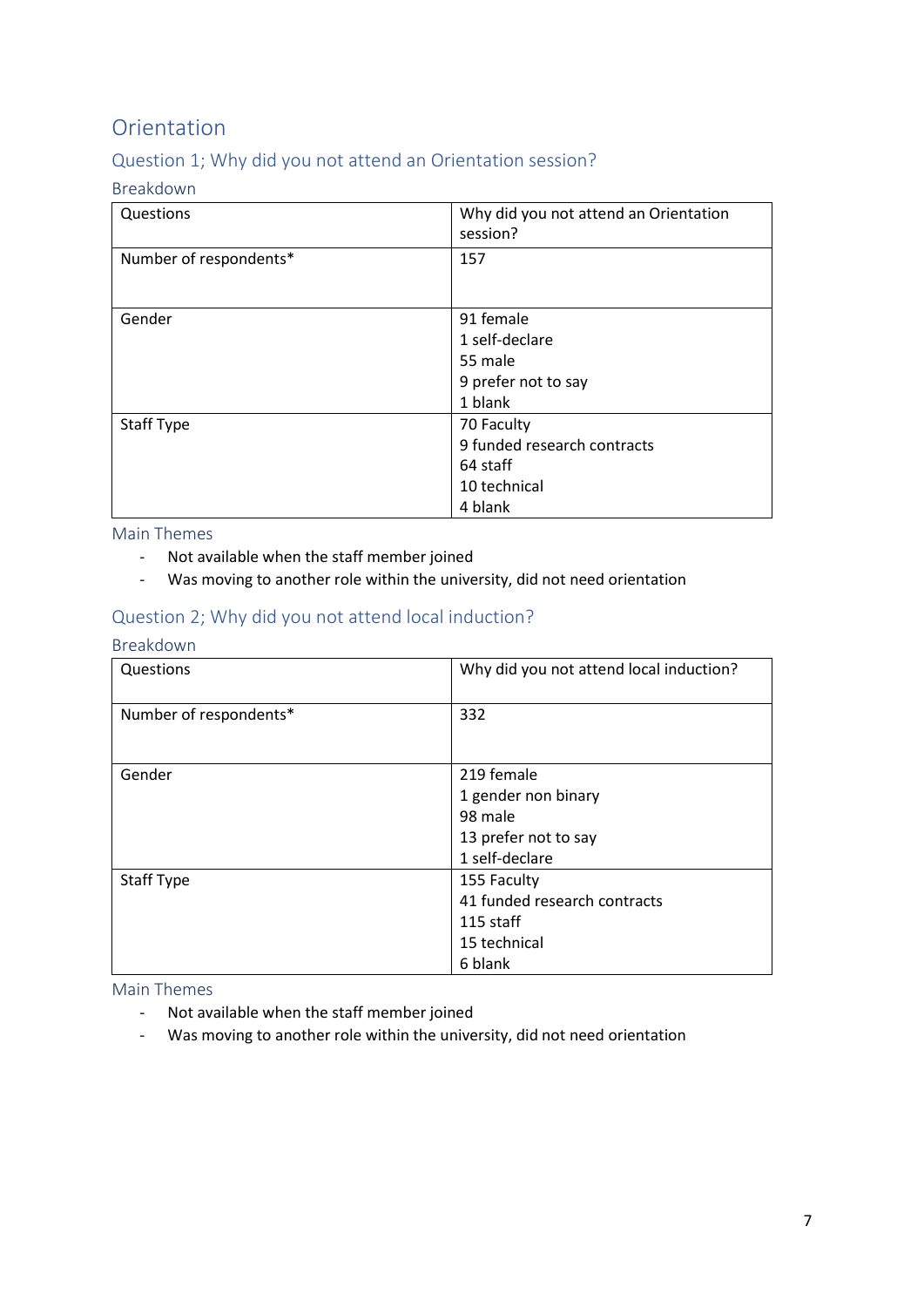## <span id="page-7-0"></span>Ethnic Diversity

<span id="page-7-1"></span>Question 1; Did you consider the ethnic diversity of employees in UCD before applying to work here? If yes, why was this important to you?

## <span id="page-7-2"></span>Breakdown

| Questions              | Did you consider the ethnic diversity of<br>employees in UCD before applying to work<br>here? If yes, why was this important to<br>you? |
|------------------------|-----------------------------------------------------------------------------------------------------------------------------------------|
| Number of respondents* | 52                                                                                                                                      |
| Gender                 | 36 Female<br>12 Male<br>3 gender nonbinary<br>1 Prefer not to say                                                                       |
| <b>Staff Type</b>      | 21 Faculty<br>9 funded research contracts<br>19 staff<br>2 technical<br>1 blank                                                         |

<span id="page-7-3"></span>Main Themes

- Wanted to work for a diverse organisation
- Important that the university staff reflects the student body and society as a whole
- Any company that has a predominantly white male staff is unlike to be inclusive
- Didn't want to feel like an outsider as a person of colour/ coming from a multicultural family
- Was noted that the UCD staff in some departments is not racially diverse

## <span id="page-7-4"></span>Question 2; How do you think UCD could attract more people from ethnic minority backgrounds to roles in UCD?

#### <span id="page-7-5"></span>Breakdown

| Questions              | How do you think UCD could attract more<br>people from ethnic minority backgrounds<br>to roles in UCD? |
|------------------------|--------------------------------------------------------------------------------------------------------|
| Number of respondents* | 58                                                                                                     |
| Gender                 | 30 Female<br>22 Male<br>3 prefer not to say<br>1 self-declare<br>2 blank                               |
| <b>Staff Type</b>      | 30 Faculty<br>8 funded research contracts<br>18 staff<br>1 technical<br>1 blank                        |

<span id="page-7-6"></span>Main Themes

- Identify and remove barriers, provide training to recruiting staff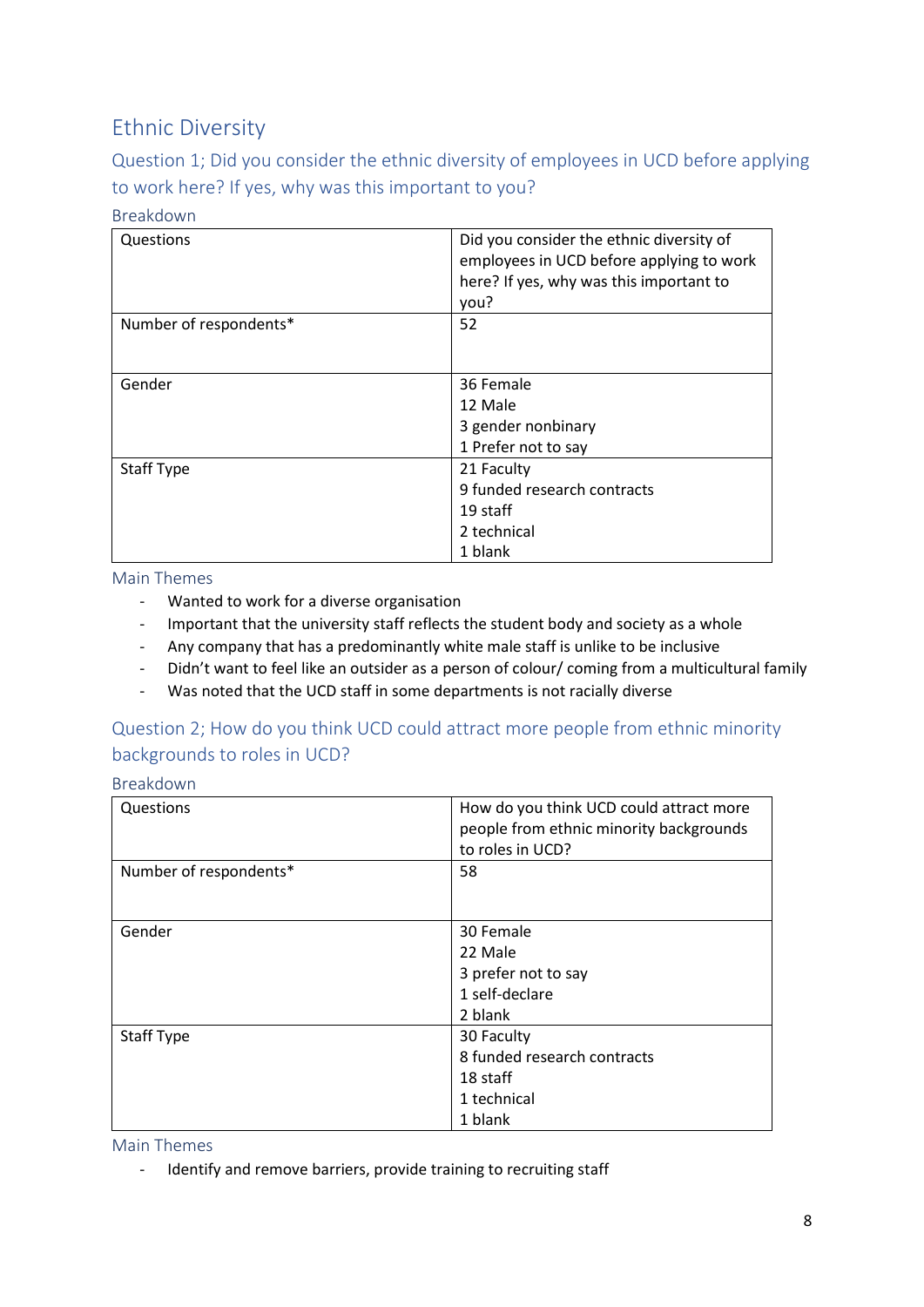- Provide more support to students from minority ethnic backgrounds to increase the diversity in the candidate pool for vacancies

<span id="page-8-0"></span>Question 3; How best can UCD support and retain people from ethnic minorities in UCD?

## <span id="page-8-1"></span>Breakdown

| Questions              | How best can                       |
|------------------------|------------------------------------|
|                        | UCD support and retain people from |
|                        | ethnic minorities in UCD?          |
| Number of respondents* | 68                                 |
| Gender                 | 29 female                          |
|                        | 33 Male                            |
|                        | 3 prefer not to say                |
|                        | 1 self-declare                     |
|                        | 2 blank                            |
| Staff Type             | 31 Faculty                         |
|                        | 7 funded research contracts        |
|                        | 26 staff                           |
|                        | 4 technical                        |

- <span id="page-8-2"></span>- Remove institutional barriers for staff
	- Provide support for visa process
	- Provide permanent contracts and higher wages to reflect cost of living
- Promoting people from ethnic and minority backgrounds already on staff to senior management, promoting representation
- Mentoring programmes
	- Noted that if current staff are asked to partake, this must be reflected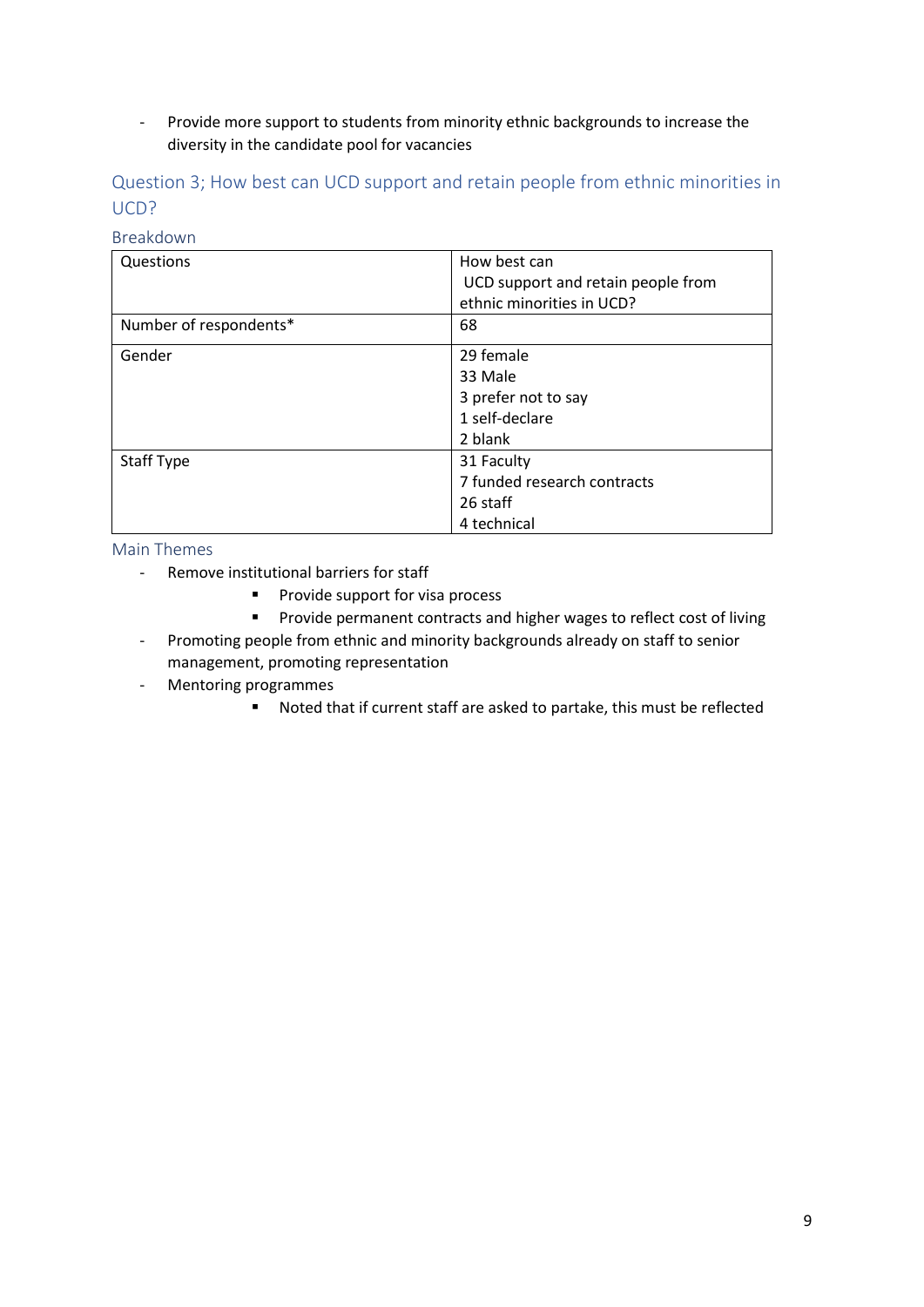## <span id="page-9-0"></span>Dignity and Respect

<span id="page-9-1"></span>Question 1; Would you feel comfortable in reporting instances where you feel you personally have been treated unfavourably under one or more of the UCD equality grounds? If no, why not?

| Questions              | Would you feel comfortable in reporting  |
|------------------------|------------------------------------------|
|                        | instances where you feel you personally  |
|                        | have been treated unfavourably under     |
|                        | one or more of the UCD equality grounds? |
|                        | If no, why not?                          |
| Number of respondents* | 161                                      |
| Gender                 | 112 female                               |
|                        | 1 gender non binary                      |
|                        | 37 male                                  |
|                        | 8 prefer not to say                      |
|                        | 1 Self-declare                           |
|                        | 2 blank                                  |
| <b>Staff Type</b>      | 53 Faculty                               |
|                        | 13 funded research contracts             |
|                        | 82 staff                                 |
|                        | 7 technical                              |
|                        | 6 blank                                  |

### <span id="page-9-2"></span>Breakdown

#### <span id="page-9-3"></span>Main Themes

- Would not report due to fear of repercussions
	- Majority of staff feel that the perpetrators have seniority, and it would negatively impact their career
	- Short term contracted staff would not report due to precarious position
- Would not want to be seen as difficult
- Does not feel anything would change, not worth reporting due to negative repercussions
	- Were advised by other staff not to report
	- Tried to report and had a negative experience, discouraging future feedback
- Does not trust HR/ UCD to handle the situation
- Feels the discrimination is subtle and difficult to prove

<span id="page-9-4"></span>Question 2; Would you feel comfortable in reporting instances where you have witnessed other people treated unfavourably under one or more of the UCD equality grounds? If no, why not?

### <span id="page-9-5"></span>Breakdown

| Questions              | Would you feel comfortable in reporting instances<br>where you have witnessed other people treated<br>unfavourably under one or more of the UCD<br>equality grounds? If no, why not? |
|------------------------|--------------------------------------------------------------------------------------------------------------------------------------------------------------------------------------|
| Number of respondents* | 68                                                                                                                                                                                   |
| Gender                 | 35 female<br>1 gender non binary<br>23 male<br>7 prefer not to say                                                                                                                   |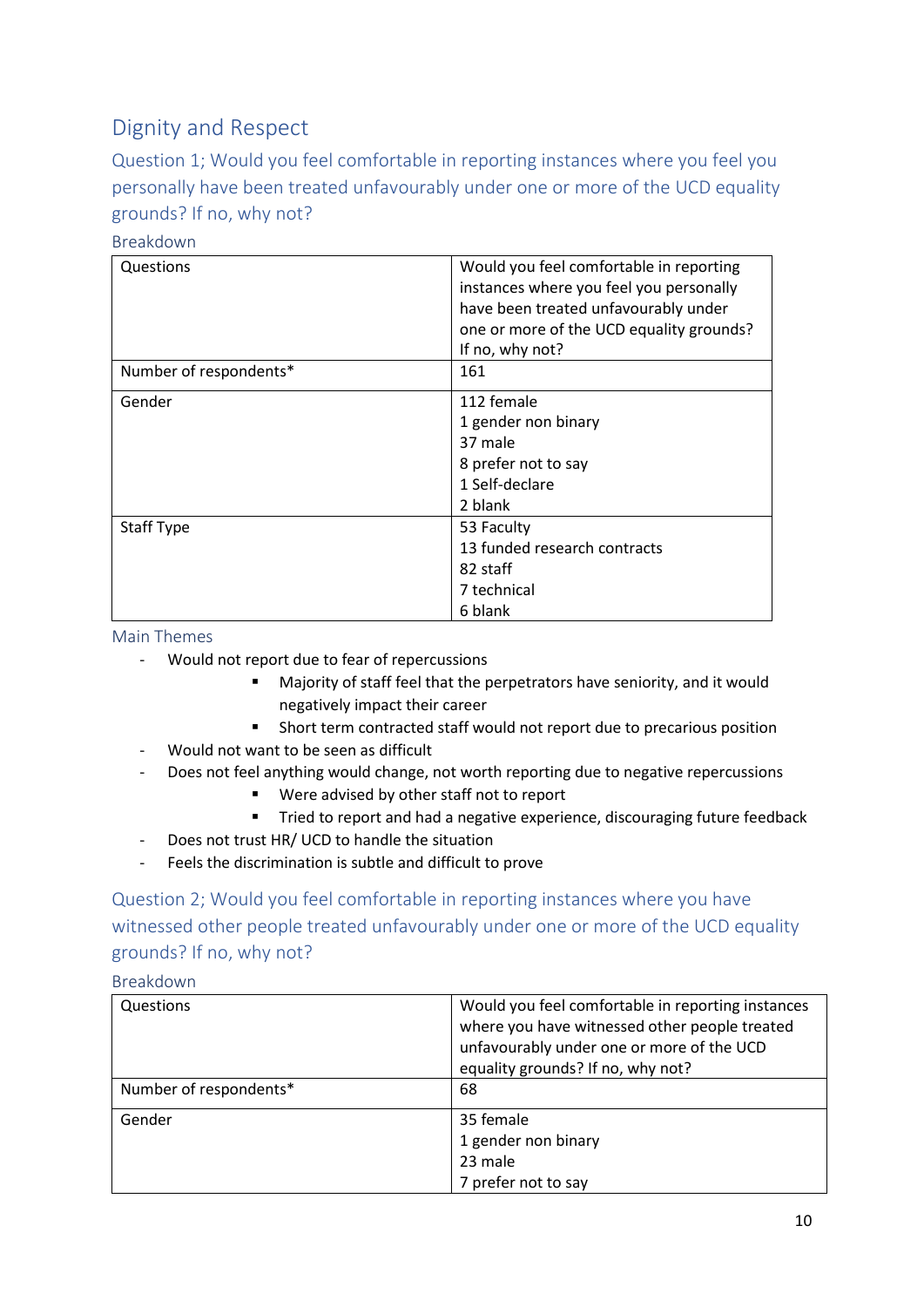|            | 2 blank                     |
|------------|-----------------------------|
|            |                             |
| Staff Type | 31 Faculty                  |
|            | 6 funded research contracts |
|            | 21 staff                    |
|            | 4 technical                 |
|            | 6 blank                     |

<span id="page-10-0"></span>Main Themes

- Would not report due to fear of repercussions on the victim and the reporter
- Would not report on behalf of someone, it is their responsibility
- Would not know who to report to
- Would only consider it with an anonymous tool

## <span id="page-10-1"></span>Question 3; What do you believe are the key elements to implementing the new policies and building a culture of Dignity and Respect in UCD?

<span id="page-10-2"></span>Breakdown

| Questions              | What do you believe are the key elements to<br>implementing the new policies and building a culture<br>of Dignity and Respect in UCD? |
|------------------------|---------------------------------------------------------------------------------------------------------------------------------------|
| Number of respondents* | 61                                                                                                                                    |
| Gender                 | 35 female<br>2 self-declare<br>16 male<br>6 prefer not to say<br>2 blank                                                              |
| <b>Staff Type</b>      | 30 Faculty<br>6 funded research contracts<br>21 staff<br>2 technical<br>2 blank                                                       |

- <span id="page-10-3"></span>- Training needs to be provided for managers and HR to support staff reporting an issue
- Needs to be a shift from policy to enforcement
	- HR need to take action
	- Alternatively HR should be removed from the procedure and an external governance appointed